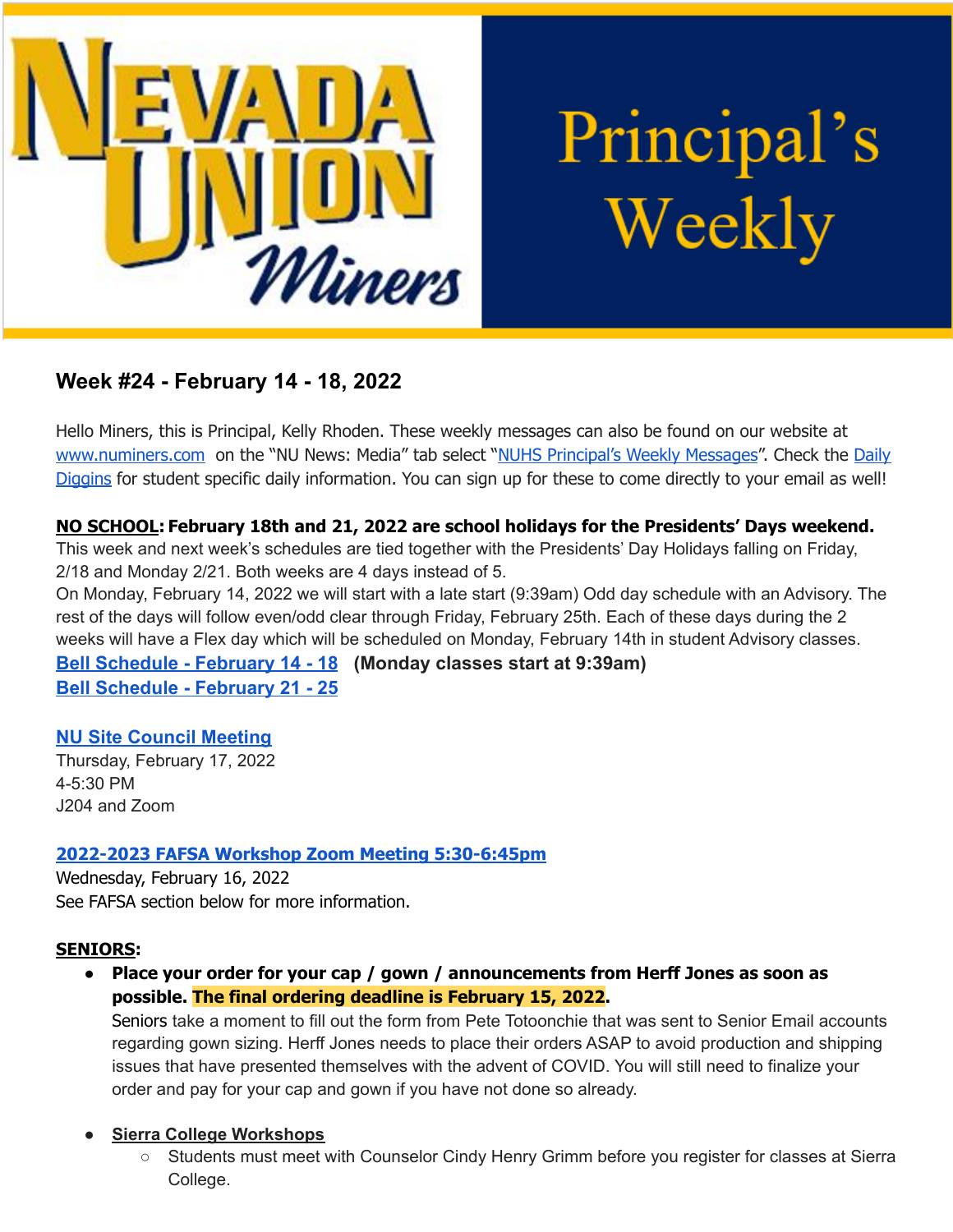○ A tutorial was emailed to all Seniors on how to schedule an appointment with your Sierra College transition counselor to choose courses for next year. After you have completed your application and the CAP (career assessment) then click on the short video to show you how to schedule that appt. Please remember that the free tuition form the Promise program is time sensitive. You must have your FAFSA and Sierra College application done before March to qualify for that program.

## **● 2022-2023 FAFSA [Workshops](https://nevadaunion.njuhsd.com/documents/Nevada%20Union%20HS/Counseling/22-23-FAFSA-Workshop-01.2022.pdf)**

**○ March 1st deadline to apply**



**First week of March:** High School Writing Workshops (tbd)

- **March 11:** Essays Due
- **March 23:** Top Five Winners Announced
- **March 25:** 6:30pm Author Meet & Greet with Essay Contest Winners 7:00pm Community Author Talk at the Miners Foundry in Nevada City

## **Prompts (choose only one)**

- How have your relationships with your family of origin formed your sense of identity?
- Imagine yourself as a Greek mythological figure or as a mortal that has come in contact with a Greek mythological figure. Write a story from their perspective.
- Based on your strengths and passions in life, what type of Greek God or Creature do you think you would be?
- Write a fable about trying to change an unavoidable fate.

## **Cash Prizes Generously Donated by Friends of the Nevada County Library.**

- \$500 1st place
- $\bullet$  \$250 2nd place
- $\bullet$  \$175 3rd place
- Top five essayists will have a meet and greet with the author.

## **SUBMIT ENTRIES TO BOTH Josie Andrews and Kristina Stroeve at [jandrews@njuhsd.com](mailto:jandrews@njuhsd.com) AND [kstroeve@njuhsd.com](mailto:kstroeve@njuhsd.com) before March 11th. Only one entry per student.**

**ATHLETICS:** NUHS Athletics [Schedules](https://nevadaunion.njuhsd.com/Athletics/Sports-Calendar--Schedules/index.html)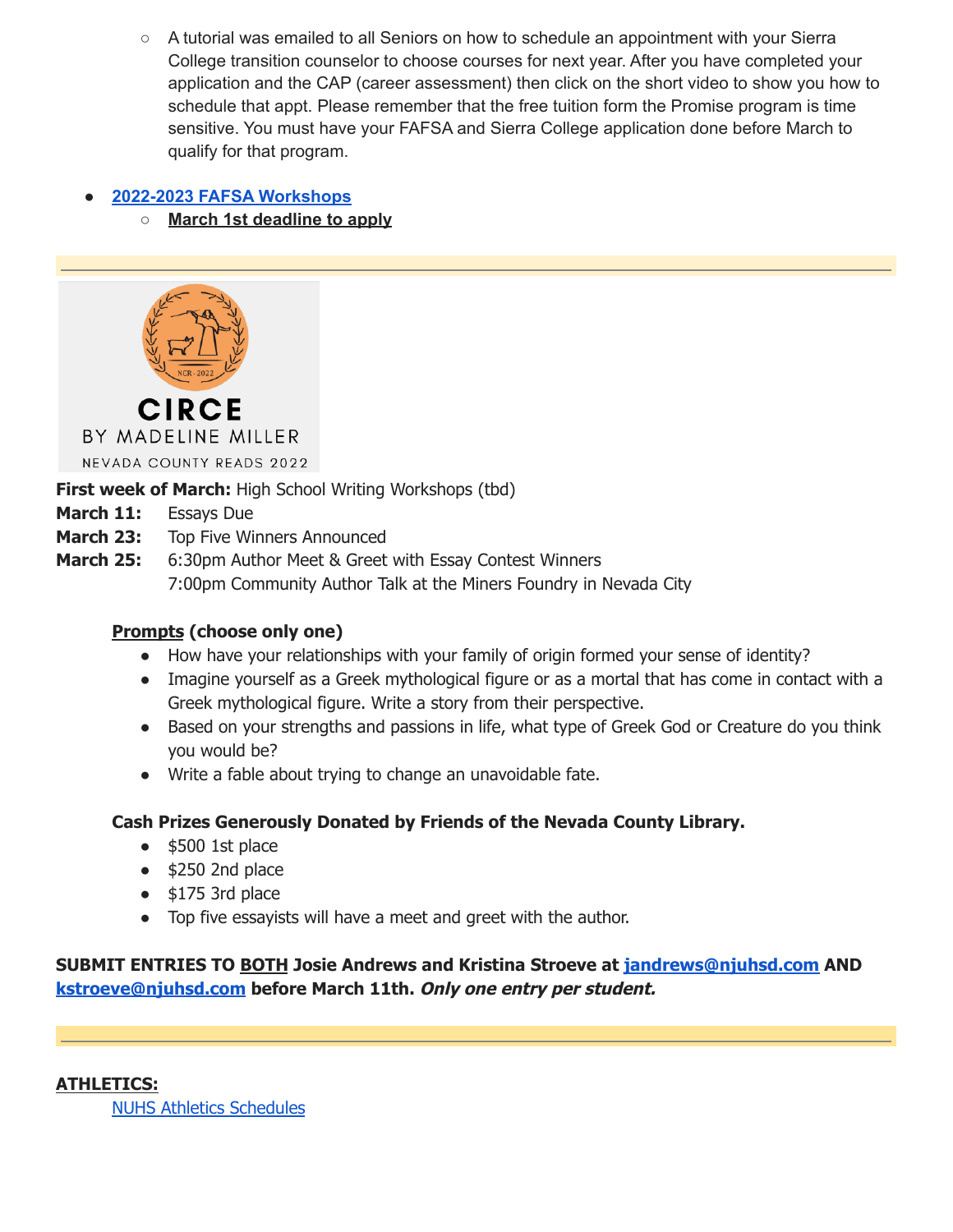**Spring Sports** are beginning to organize! If you haven't already registered for a spring sport, now is the time to do so. Please see How to [Register](https://nevadaunion.njuhsd.com/Athletics/How-to-Register-For-a-Sport/index.html) for a Sport under the Athletics tab on the NU website: a sports physical and an approved FamilyID.com registration are both necessary to practice. If you already have an approved registration on file, please edit and add the new sport keeping in mind that you can only register for one sport per season.

Athletic [Registration:](https://nevadaunion.njuhsd.com/Athletics/How-to-Register-For-a-Sport/index.html) Make sure you register your student to participate in sports now and in the future. This registration must be completed annually.

### **AFTER SCHOOL TUTORING:**

After school **English Learners (EL/RFEP) tutoring** is available Monday - Friday 3:40-4:40 in J102. The tutoring is helpful with Math, English, History and Science.

**Title 1 Tutoring** is available daily, Monday - Friday, 3:40 - 4:40 PM in G3.

|--|

|              | <b>Monday</b>        | <b>Tuesday</b> | Wednesday       | <b>Thursday</b>      | <b>Friday</b>  |
|--------------|----------------------|----------------|-----------------|----------------------|----------------|
| D. Fairchild |                      | <b>English</b> | <b>English</b>  |                      | <b>English</b> |
| K. Molitor   |                      |                | <b>All Math</b> |                      |                |
| J. Stroeve   | All math,<br>science |                |                 | All math,<br>science |                |

## **PARKING LOTS OFF LIMITS DURING SCHOOL HOURS:**

Campus Supervisors will be monitoring parking lots and turning students around that do not have an open period or a note to leave school during the School Day:

- Parking lots are off limits
- The Church parking lots are off limits
- The trails to Sierra College and Briar Patch are off limits

Please stay on campus from Bell to Bell and out of the parking lots to avoid disciplinary action. If there are repeat violations, parking privileges will be revoked.

**PARKING IN WRESTLING PARKING LOT FOR SPRING ATHLETES ONLY:** In the Spring many of our Sophomores begin receiving their drivers license. This at times creates parking issues due to limited parking with the new drivers on campus. To help we will allow any **Spring Athletes the ability to park in the lower parking lot behind the Wrestling Gym and in front of the Tennis Courts. Please see <sup>a</sup> campus supervisor for <sup>a</sup> parking pass if this option works for you.**

- Baseball, Softball, Track & Field, Swimming/Diving, Boys Volleyball, Golf, or Tennis Athletes
- Must follow all school rules regarding parking and driving on campus
- We allow Spring Athletes only because they tend to park their cars and stay through the evening.